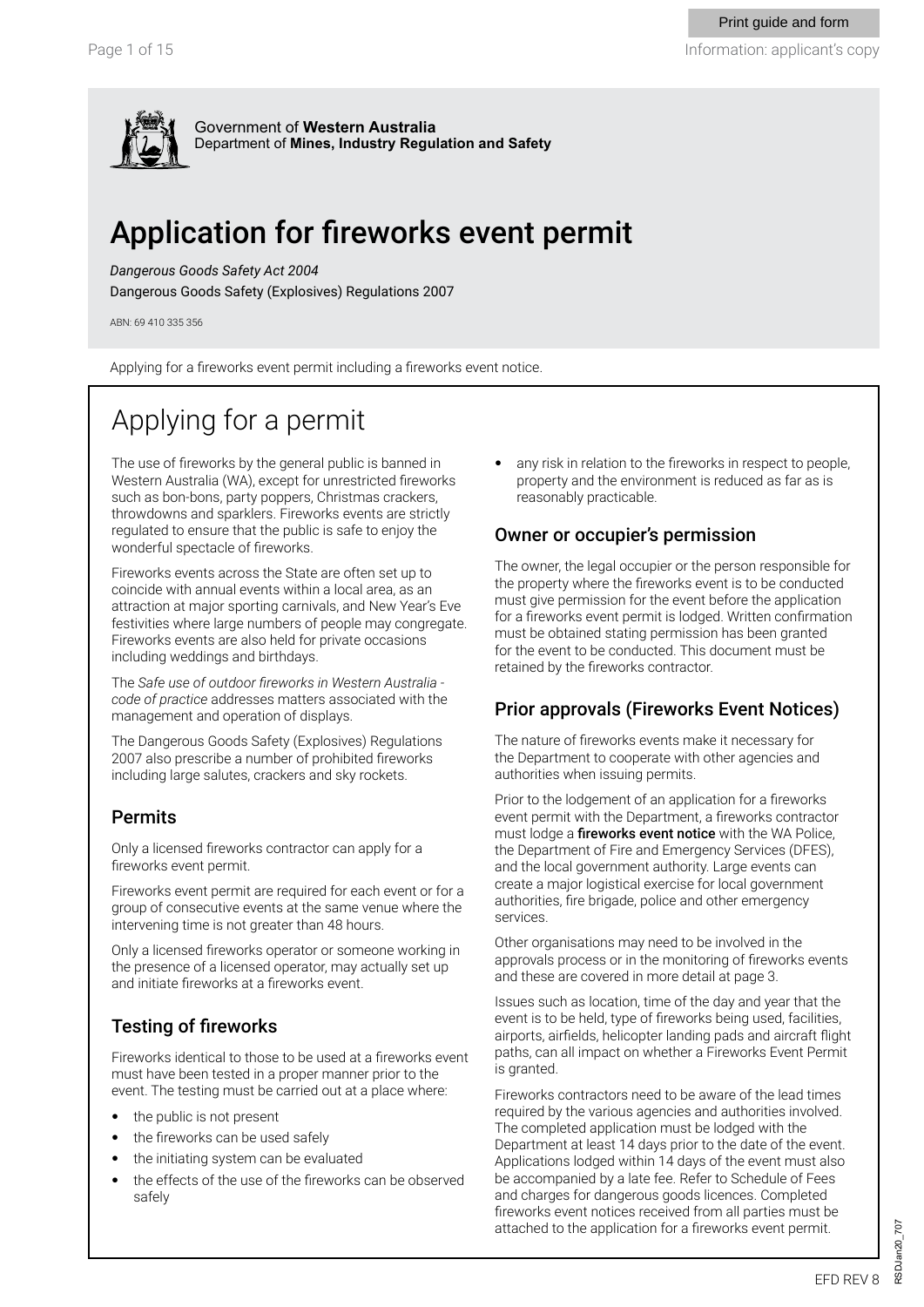*Note: A fireworks event notice proforma attached to the application for can be copied for distribution to the various authorities.*

### Reference material

Further information can be found at:

- *Dangerous Goods Safety Act 2004*
- Dangerous Goods Safety (Explosives) Regulations 2007
- *Bush Fires Act 1954*
- Bush Fires Regulations 1954

(downloads of the Act and regulations are available free on the Department of Justice website at www.legislation.wa.gov.au)

- Australian Explosives Code, current edition
- Safe use of outdoor fireworks in Western Australia code of pratice
- Schedule of fees and charges
- Application for a fireworks contractor licence
- Application for a fireworks operator licence

(available from the Department's website at www.dmirs.wa.gov.au)

# Police and fire services requirements and approvals

### Police

The fireworks event notice for the event must be endorsed at the police station for the area at least 4 weeks prior to the date of the event. This ensures that police know an event is being held, and can prepare for any incidents that may arise, or when calls are received from concerned members of the public.

### Fire services

#### Bush fire prevention

DFES and local government have joint responsibility for bushfire protection across WA. DFES provide fire and rescue services within gazetted fire districts, including metropolitan and over 100 regional locations. Local government provide fire services through a network of Bush Fire Brigades outside these areas. DFES or local government officers may take action to prevent a fireworks event from proceeding. It is expected that by applying the following requirements, the decision to not proceed with an event would be arrived at by the fireworks operators and event organisers before the need for any direct action by DFES or local government.

#### Fire and emergency services

As part of the application assessment, fireworks contractors must comply with the following DFES requirements.

- (1) The *Bush Fires Act 1954* and regulations, particularly r. 39E.
- (2) For fireworks events that are scheduled to be conducted during the period of a total fireban, please see *Fireworks activity – Prescribed activity and conditions* fact sheet available on the DFES website https://www.dfes.wa.gov.au/totalfirebans/Documents/ TFBfireworksFactSheets.pdf
- (3) One days notice must be given to the Bush Fire Control Officer for the district, and the Department of

Environmental Regulation (DER) officer if fireworks events are to occur within 3 km of a DER estate.

- (4) A fireworks event notice and a copy of the Emergency Management Plan must be supplied to the relevant fire services authority (i.e. local DFES District/Area Manager or the applicable Local Government Chief Bush Fire Control Officer) at least 4 weeks prior to the date of the event.Application/fire danger ratings
- (5) For all fireworks events, the fireworks contractor is responsible for providing all the physical and human resources required for:
	- (a) managing the risks identified in the emergency management plan which forms part of their explosives management plan under r. 161 of the Dangerous Goods Safety (Explosives) Regulations 2007
	- (b) checking conditions and outcomes in line with the requirements of the prevailing fire danger index at the time of the event

and

(c) ensuring compliance with all applicable codes, standards and regulations.

Firefighting appliances must be provided by the fireworks contractor in compliance with the minimum provisions described in the *Fireworks activity – Prescribed activity and conditions* fact sheet.

Fireworks contractors are responsible for monitoring the Fire Weather Warnings issued by the Bureau of Meteorology and the status of total fire bans that may be in force for the geographical area of the scheduled event.

This information can be found on the Bureau of Meteorology and DFES websites at: www.bom.gov.au and www.dfes.wa.gov.au

*Note: Please consult the local government in the area where the event is to be conducted as restricted and prohibited burning times may vary within WA due to seasonal changes. Should any incident (such as fire) occur during the event, the fireworks operator is to call DFES immediately on 000.*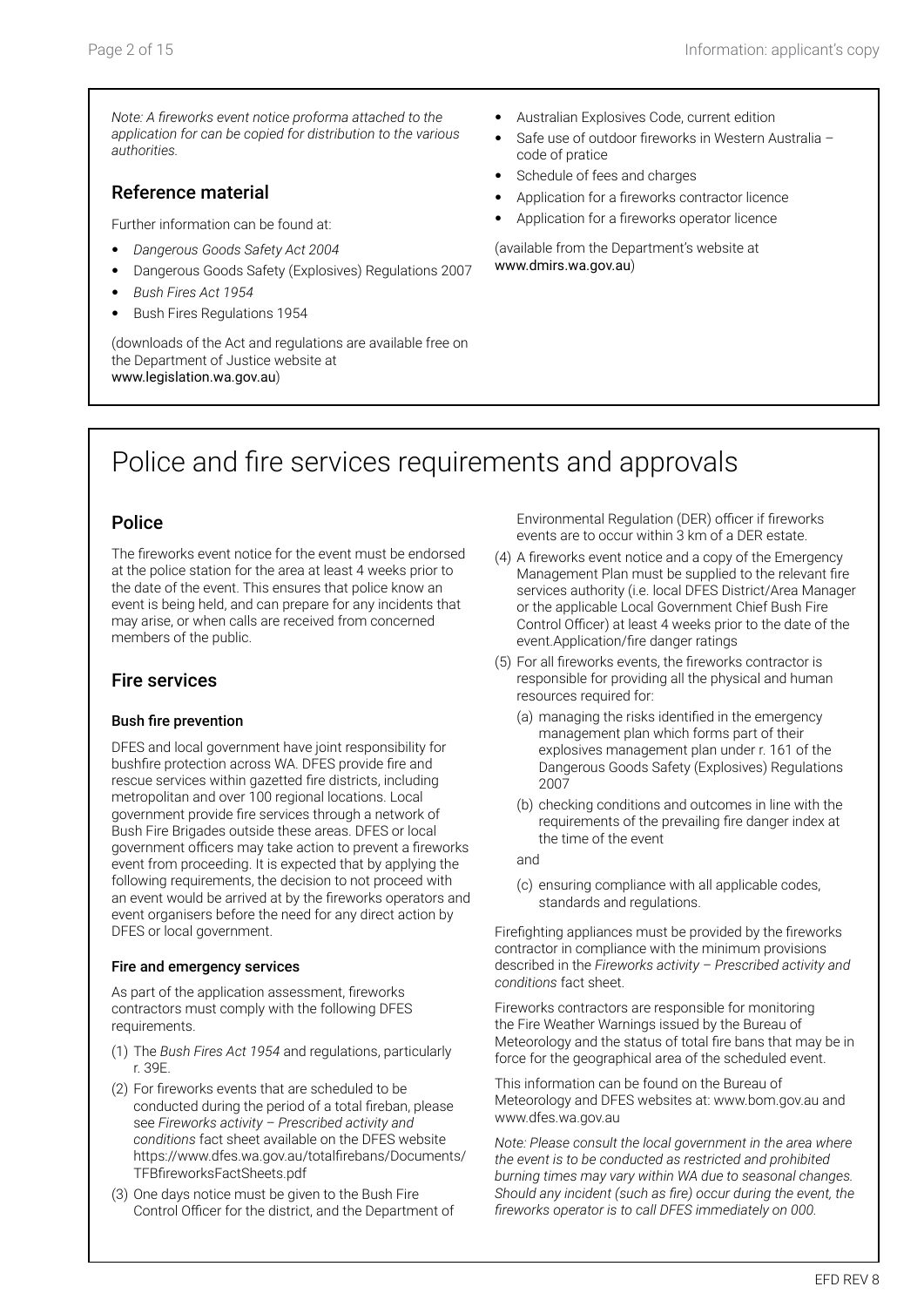# Local government approval

Your application for an event permit will only be processed if it has been acknowledged in a Fireworks Event Notice by the local government authority. To minimise delays, the local government authority for the area should be approached at least 4 weeks prior to the date of the event.

Approval from the local government authority is required, as fireworks events may be subject to local law provisions.

The local government can also ensure that provisions are made for issues such as traffic control and noise abatement.

### Preferred hours

Where fireworks events are to be held outside:

- Sunday to Thursday, 8.00 am to 9.00 pm; or
- Friday and Saturday, 8.00 am to 10.00 pm

the Chief Executive Officer (CEO) of the local government authority or a representative (with an authorised employee to endorse fireworks events under the provisions of the *Local Government Act 1995*), must complete Part 3 of the Fireworks Event Notice.

# Civil Aviation Safety Authority approval

Civil Aviation Authority (CASA) approval is not required by this application. However, notification of fireworks events must be separately made to CASA. Visit the CASA website to notify CASA of a fireworks event.

# Other acknowledgements and notifications

Where fireworks events are to be held on waterways and foreshore areas, on the beach or near the coast, on roofs of buildings or from barges, other agencies or organisations with overriding responsibility must be notified prior to the lodgement of the Fireworks Event Permit application with the Department. These may include:

- Department of Biodiversity, Conservation and Attractions (DBCA);
- Department of Transport (Marine Safety Branch); and
- State Emergency Services.

The manner in which these agencies and organisations are to be contacted is not prescribed, but the fireworks contractor must be able to produce written evidence conforming that contact was made.

Where written acknowledgement is provided, it is to be retained by the fireworks contractor but not included with the application for a Fireworks Event Permit.

### Community notification

Fireworks events can be loud and may be disturbing to residents and facilities in the vicinity. As part of good community consultation, the fireworks contractor must ensure that any health care facility, place of public assembly, horse racing facility or animal shelter within 500 m of the launch point, are notified prior to the event. Notification in the form of personal contact or via a specific letterbox drop is preferred, as normal mail deliveries can be delayed and may not arrive until after the event.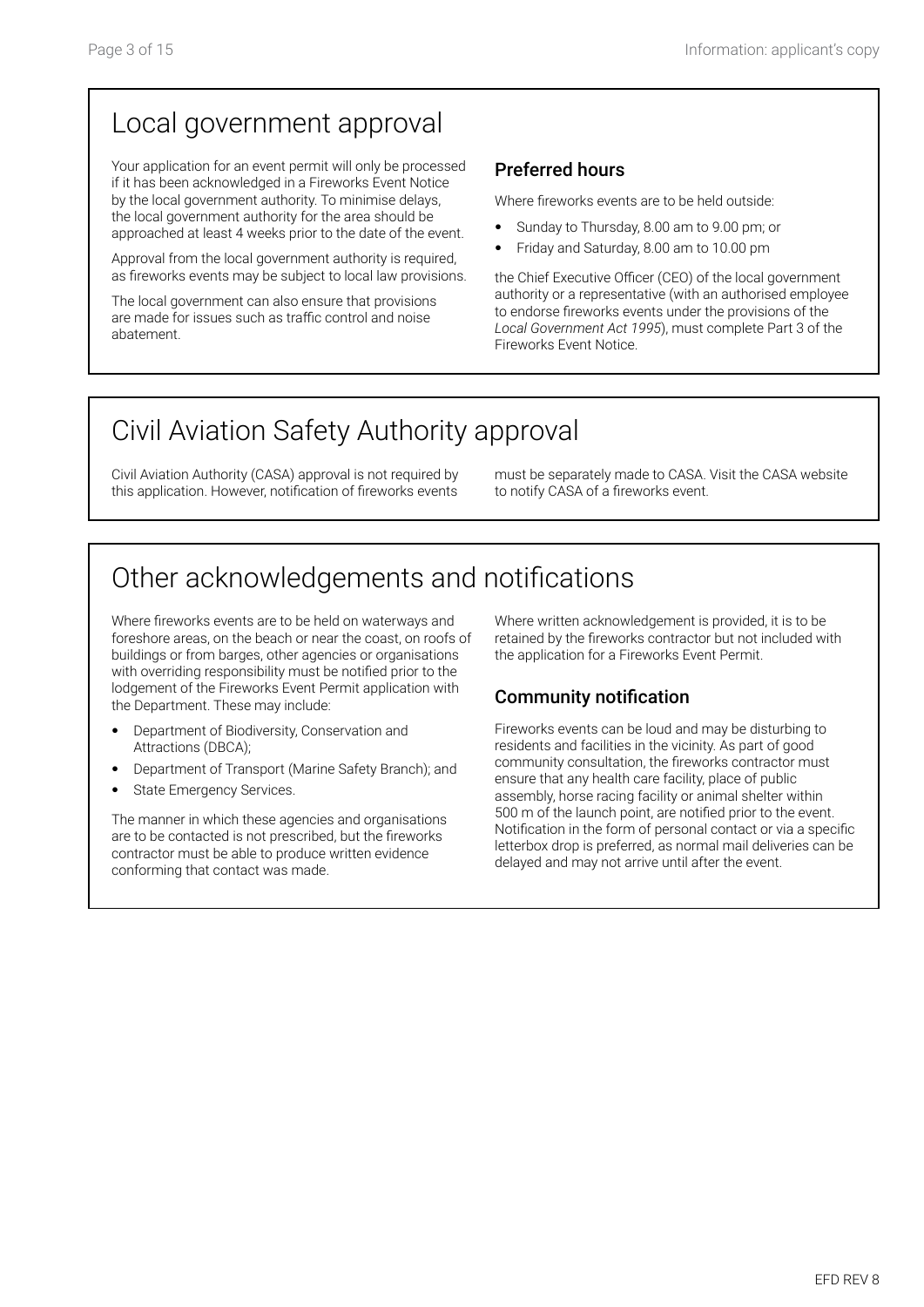# Site plan, site details, separation and clearance distances

### Site plan

A scaled site plan (minimum A4 in size) must be submitted with the application showing:

- a circle with a radius of 250 m from the firing point (dry grass in this area must be not more than 50 mm in height)
- places where the fireworks will be situated when initiated
- if the fireworks will be on a vehicle when initiated  $-$  a description of the vehicle and its location when the fireworks are initiated
- location of spectators and any other persons not authorised to use the fireworks
- any overhead obstruction such as powerlines, trees and towers
- distances provided between point(s) of launch, and
	- protected works (e.g. spectators, carparks, thoroughfares, buildings, roadways
	- dangerous goods store; and
	- bushfire fuels such as bush, grass, crops and forest
- the location and extent of the fallout area (the event must be cancelled where fallout would occur outside of the nominated fallout area)
- temporary storage location of separation distances within a radius of 250m
- a scale bar and north point.

(A marked-up copy of the relevant area from a street directory or the use of maps generated through Google Earth is acceptable)

### Clearance distances

The discharge of fireworks from elevated positions, such as the roof of a building, has its own unique characteristics that include fallout and dispersion of hot and burning material to surrounding areas. Please refer to the *Safe use of outdoor fireworks in Western Australia – code of practice* if your event fits into this category.

# Temporary storage at the event site

Fireworks may be stored temporarily by a fireworks contractor or operator in accordance with the fireworks event permit, subject to the following minimum requirements being met:

- demonstration that fireworks will be stored safely as per regulatory requirements
- demonstration that fireworks will be stored securely as per regulatory requirements
- required minimum separation distances to bulk dangerous goods locations and other protected places must be determined and enforced. The resultant division of explosives of different classification codes must be used to determine the distances
- fireworks are not assembled or prepared within 30 m of the temporary storage, during which time the door to the fireworks container must remain closed;
- the storage is clear of all combustible material and sources of ignition for a minimum distance of 8 m
- the duration of temporary storage at the site does not exceed 48 hours.

Any variation to the minimum requirements will require approval from the Chief Officer.

# Public liability insurance

There have been incidents before, during or after fireworks events where members of the public have suffered property damage, personal injury or other damage arising out of the event. It is therefore mandatory for the fireworks contractor to hold a current public liability insurance policy.

The value is to a minimum of \$5,000,000, or greater, as required by appropriate authorities to cover the fireworks event. Details of the policy must be recorded on the application form and a copy emailed each year to the Department.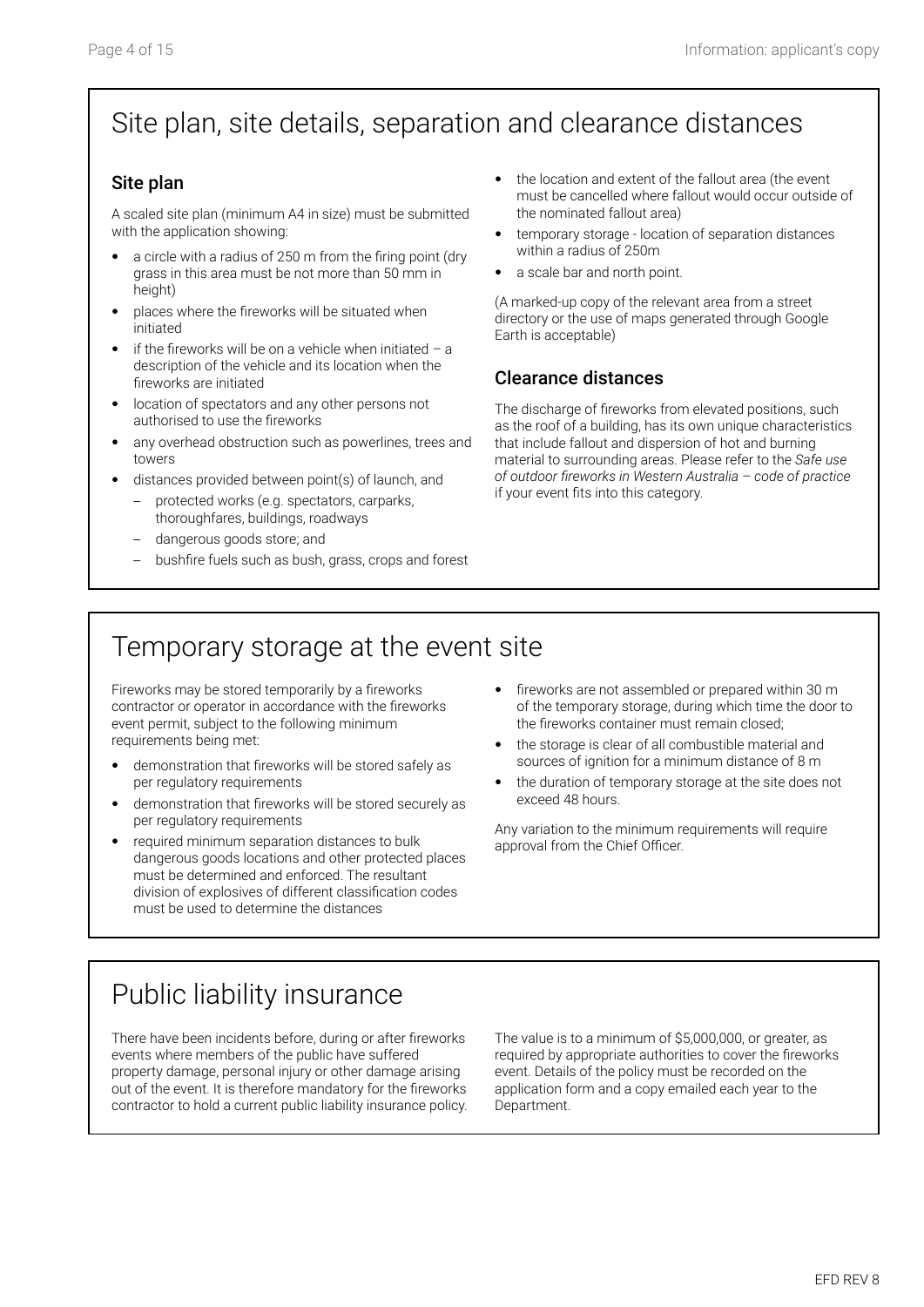# Application lodgement

Complete the application section, including the checklist and attach all the required information. Permits cannot be issued over the counter. Incomplete applications cannot be processed and will be returned.

The completed application form, together with relevant documents and the relevant fee payable to the Department of Mines, Industry Regulation and Safety is to be mailed to:

Department of Mines, Industry Regulation and Safety Dangerous Goods Licensing Locked Bag 100 East Perth WA 6892

or handed in person at:

Level 1, 303 Sevenoaks Street Cannington WA 6107

Business hours: 8.30 am to 4.30 pm

Tel: (08) 6251 2300 Email: cso@dmirs.wa.gov.au Website: www.dmirs.wa.gov.au or fees, forms, FAQs, guidance material and publications.

*Notes:*

• *Please refer to the schedule of fees and charges on the Department's website for the current fee applicable to this application for licence.*

Applications must be received by the Department at least 14 days prior to the date of the event or a late fee will be incurred. The late fee must be paid prior to the issue of the permit.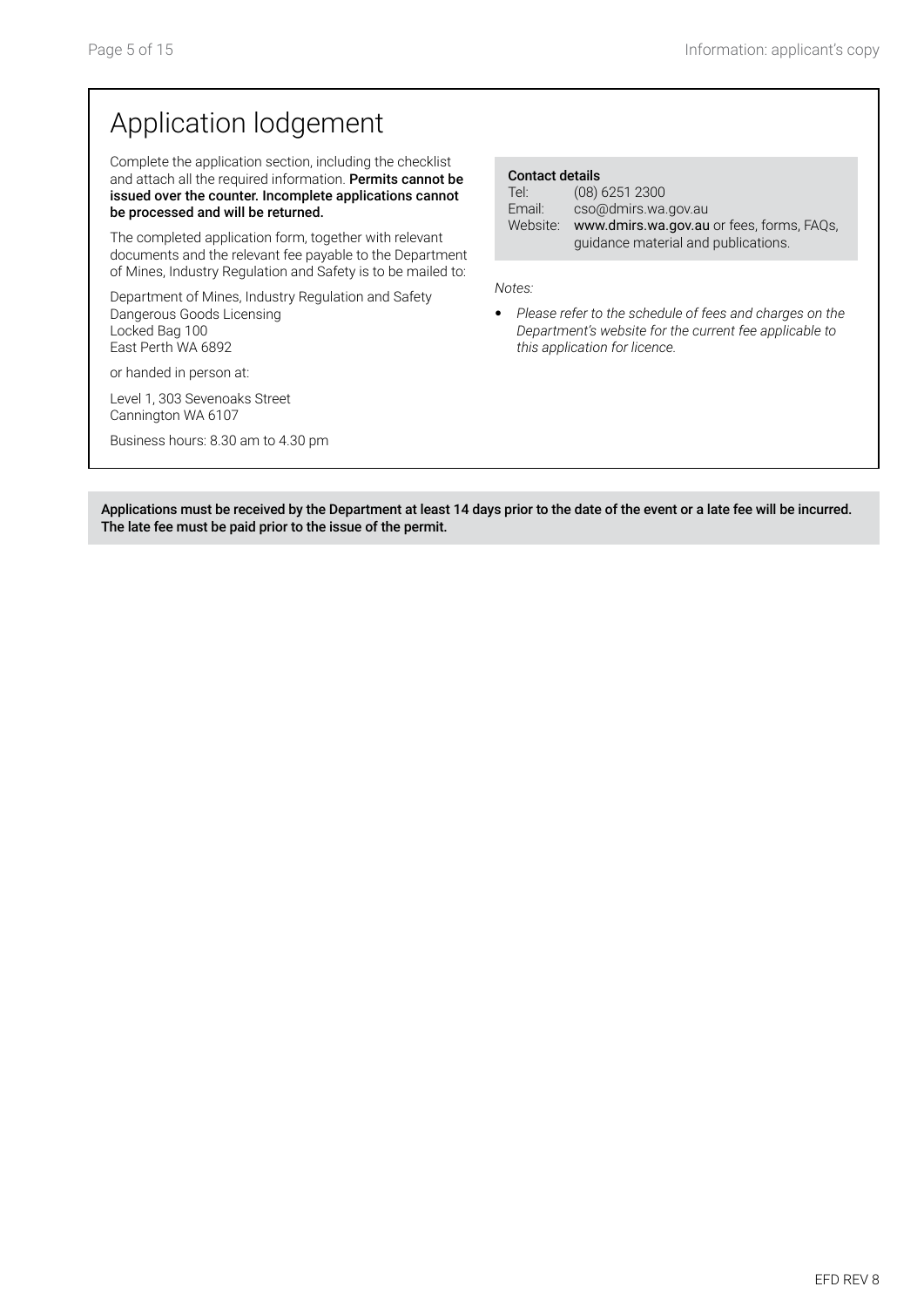Page 6 of 15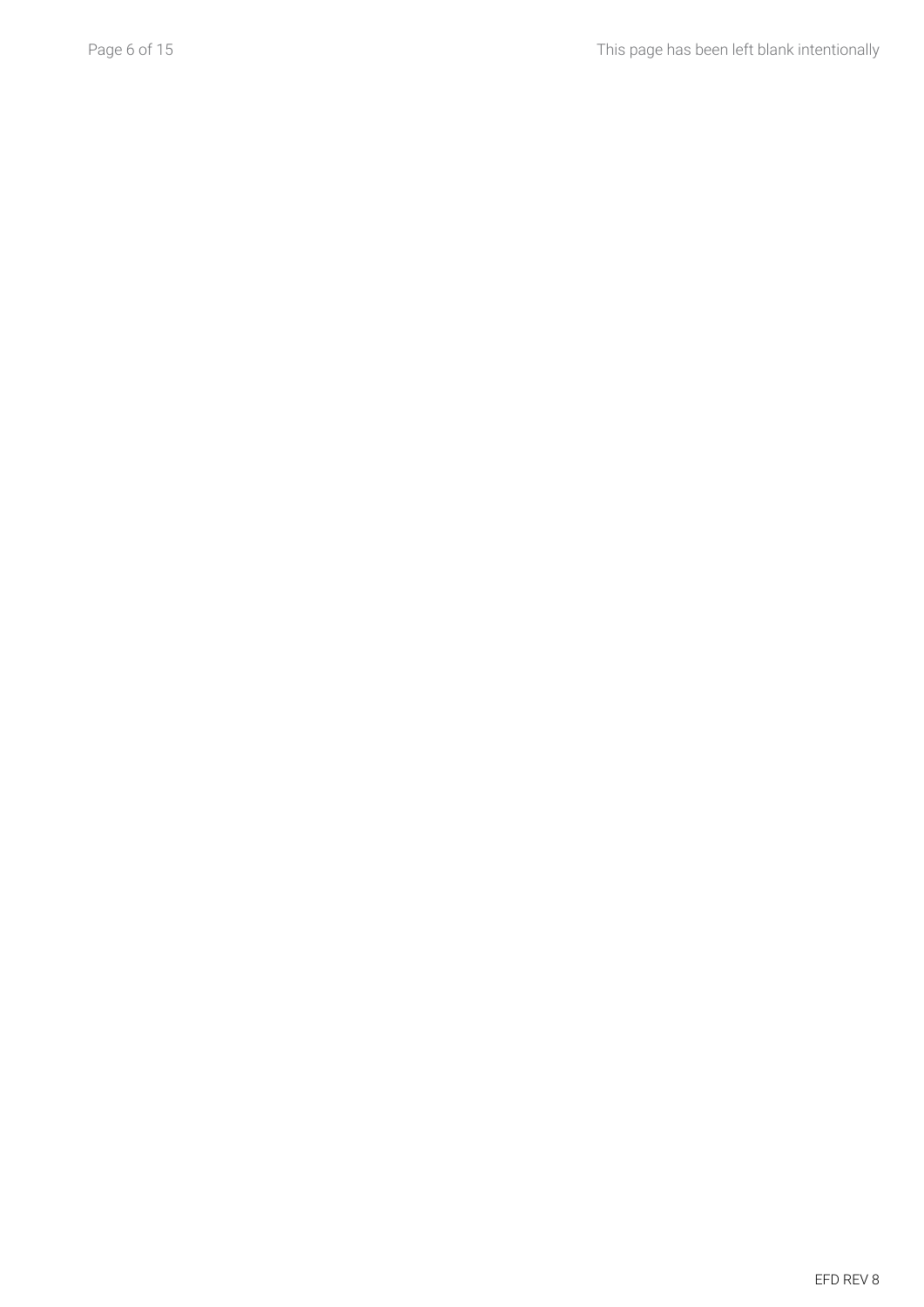Reset form

Return to the fireworks contractor

| KEN | Government of Western Australia<br>Department of Mines, Industry Regulation and Safety |
|-----|----------------------------------------------------------------------------------------|
|-----|----------------------------------------------------------------------------------------|

| Application no. (office use only) |  |
|-----------------------------------|--|
| I EFD                             |  |

# Fireworks event notice

(only for outdoor public fireworks events)

#### *Dangerous Goods Safety Act 2004*

Dangerous Goods Safety (Explosives) Regulations 2007

ABN: 69 410 335 356

This notice is a pre-requisite for a Fireworks Event Permit. The fireworks contractor must complete Parts 1, 2, 4 and 5 and the original or a copy, is to be lodged with the following agencies:

- 
- WA Police **Fire and Emergency Services** Local government authority WA Police
	-

It is the responsibility of the abovementioned agencies to indicate at Part 3 their agreement or otherwise to this fireworks event, and representatives are to complete their relevant part and return the signed notices to the fireworks contractor.

#### 1. Fireworks event details

| Event start date<br>(DD/MM/YYYY)                   | <b>Start time</b><br>(24 hours format HH:MM)                              | <b>Finish date</b><br>(DD/MM/YYYY) | <b>Finish time</b><br>(24 hours format HH:MM) |
|----------------------------------------------------|---------------------------------------------------------------------------|------------------------------------|-----------------------------------------------|
|                                                    |                                                                           |                                    |                                               |
|                                                    | (attach a separate sheet if space above is insufficient)                  |                                    |                                               |
| Name of event                                      |                                                                           |                                    |                                               |
|                                                    | Event organiser (individual or organisation funding the event)            |                                    |                                               |
|                                                    | Name of land owner, legal occupier or person responsible for the property |                                    |                                               |
|                                                    |                                                                           |                                    |                                               |
| Site name                                          |                                                                           |                                    |                                               |
| Site address (mandatory)                           |                                                                           |                                    |                                               |
| Street no.<br>Unit no.                             | Lot no.                                                                   | <b>Street</b>                      | Select<br>Type                                |
| Town / suburb                                      |                                                                           | State                              | <b>WA</b><br>Postcode                         |
|                                                    | Closest town for events held outside a country town                       |                                    |                                               |
| Method of crowd control from firing point          |                                                                           |                                    |                                               |
| What is the maximum height of aerial shells fired? |                                                                           |                                    | How many aerial shells will be fired?         |
|                                                    |                                                                           |                                    |                                               |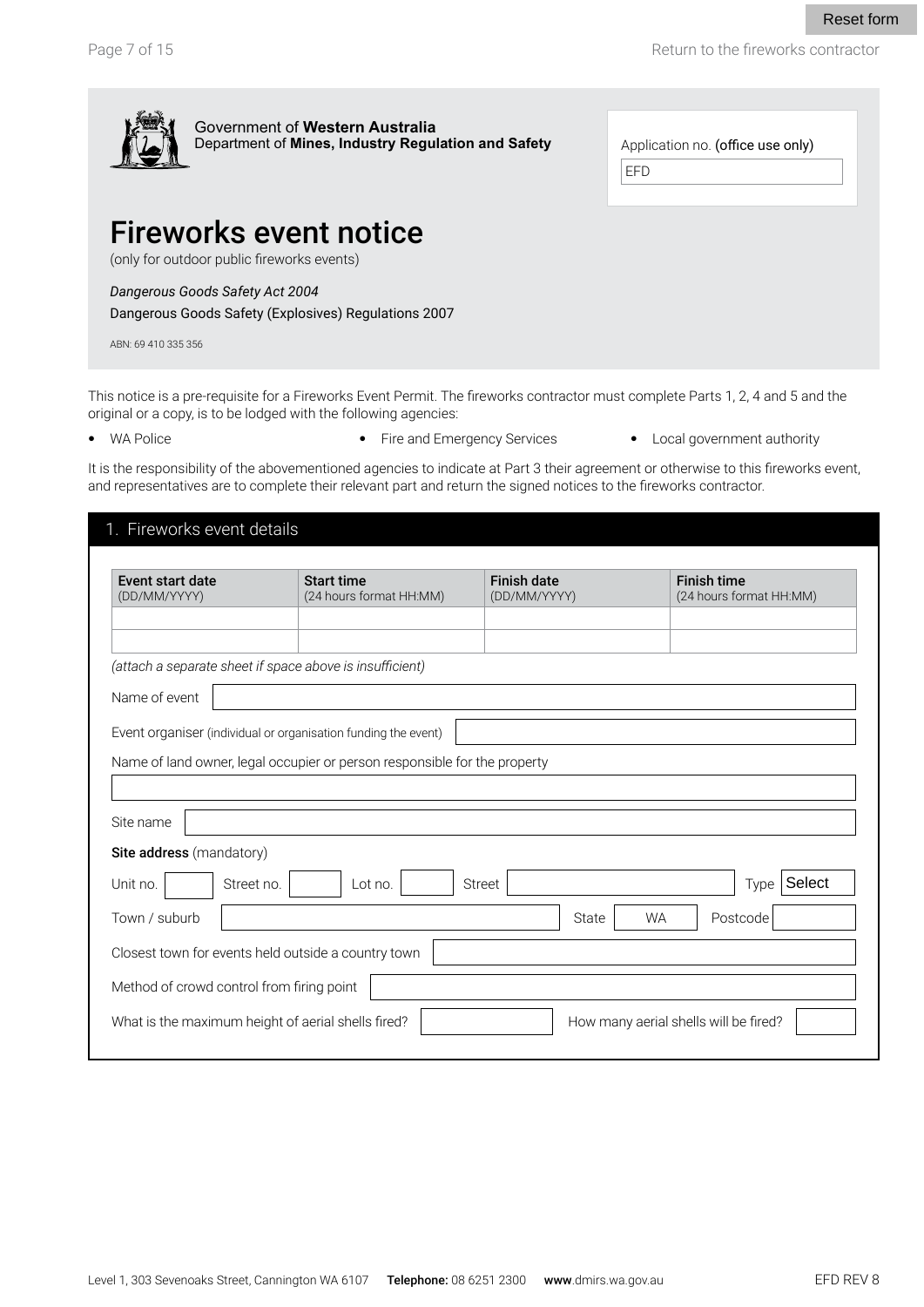## 2. Licensed fireworks contractor details

| Name (company name, or full name if an individual)                           |                                |
|------------------------------------------------------------------------------|--------------------------------|
| Fireworks contractor licence no.<br><b>EFC</b>                               | Expiry date (DD/MM/YYYY)       |
| Contact name                                                                 |                                |
| Email<br>Phone                                                               |                                |
| <b>Postal address</b>                                                        |                                |
| Unit no.<br>Street no.<br>Lot no.                                            | Select<br>Type<br>Street       |
| Town / suburb<br>PO box no.                                                  | <b>WA</b><br>Postcode<br>State |
| Event date(s)                                                                |                                |
| Start date (DD/MM/YYYY)                                                      | Finish date (DD/MM/YYYY)       |
| (multiple event days repeated must not have intervals of more than 48 hours) |                                |
| Name of event                                                                |                                |

| Name                                                                                                                                                                                                                           | Signature          |                            |
|--------------------------------------------------------------------------------------------------------------------------------------------------------------------------------------------------------------------------------|--------------------|----------------------------|
| Position held                                                                                                                                                                                                                  | Authority location |                            |
| Phone                                                                                                                                                                                                                          | Date (DD/MM/YYYY)  |                            |
| Fire services (DFES Fire Services Manager or local government Chief Bush Fire Control Officer)<br>Are there any objections to this event, or conditions to be place on it?<br>If 'Yes', briefly state objections of conditions |                    | No<br>Yes                  |
| Name                                                                                                                                                                                                                           | Signature          |                            |
| Position held                                                                                                                                                                                                                  | Authority location |                            |
| Phone                                                                                                                                                                                                                          | Date (DD/MM/YYYY)  |                            |
| Local government authority (LGA)<br>Are there any objections to this event?<br>If 'Yes', briefly state objections of conditions                                                                                                |                    | $\overline{\big N}$<br>Yes |
| Name                                                                                                                                                                                                                           | Signature          |                            |
| Position held                                                                                                                                                                                                                  | Authority location |                            |
|                                                                                                                                                                                                                                |                    |                            |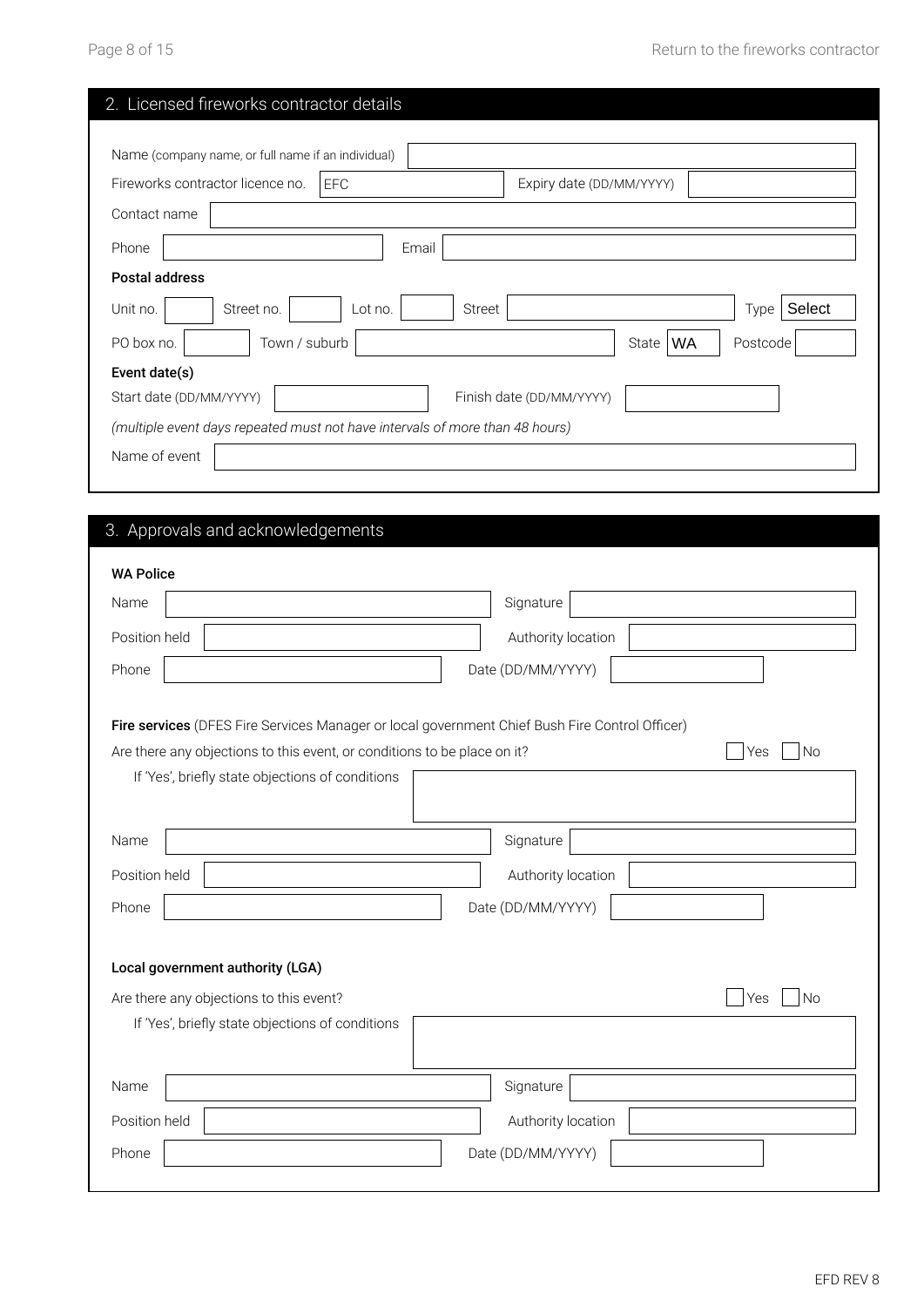| Note: For events outside Sunday-Thursday 8.00 am - 9.00 pm or Friday-Saturday 8.00 am - 10.00 pm, the local government<br>authority Chief Executive Officer or a representative with delegated authority to endorse fireworks events, must personally<br>complete and sign the following part.<br>as Chief Executive Officer or authorised delegate of the<br>(insert name of LGA)<br>acknowledge that this event is outside the preferred hours to conduct fireworks events.<br>Date (DD/MM/YYYY)<br>Signature<br>Event date(s)<br>Start date (DD/MM/YYYY)<br>Finish date (DD/MM/YYYY)<br>(multiple event days repeated must not have intervals of more than 48 hours)<br>Name of event<br>4. Public liability insurance<br>Name of insurer<br>Policy no.<br>Amount of cover (\$)<br>Expiry date (DD/MM/YYYY)<br>5. Fireworks contractor declaration<br>I certify that the details contained in this application are true and correct to the best of my knowledge, the fireworks<br>event will fully comply with all relevant requirements of the Dangerous Goods Safety (Explosives) Regulations 2007, Safe<br>use of outdoor fireworks in Western Australia - code of practice, or an approved equivalent and the fireworks operator<br>has the appropriate licence.<br>Name of applicant<br>Signature of applicant<br>Date (DD/MM/YYYY) | $CEO -$ for out of preferred hours |  |
|---------------------------------------------------------------------------------------------------------------------------------------------------------------------------------------------------------------------------------------------------------------------------------------------------------------------------------------------------------------------------------------------------------------------------------------------------------------------------------------------------------------------------------------------------------------------------------------------------------------------------------------------------------------------------------------------------------------------------------------------------------------------------------------------------------------------------------------------------------------------------------------------------------------------------------------------------------------------------------------------------------------------------------------------------------------------------------------------------------------------------------------------------------------------------------------------------------------------------------------------------------------------------------------------------------------------------------------------|------------------------------------|--|
|                                                                                                                                                                                                                                                                                                                                                                                                                                                                                                                                                                                                                                                                                                                                                                                                                                                                                                                                                                                                                                                                                                                                                                                                                                                                                                                                             |                                    |  |
|                                                                                                                                                                                                                                                                                                                                                                                                                                                                                                                                                                                                                                                                                                                                                                                                                                                                                                                                                                                                                                                                                                                                                                                                                                                                                                                                             |                                    |  |
|                                                                                                                                                                                                                                                                                                                                                                                                                                                                                                                                                                                                                                                                                                                                                                                                                                                                                                                                                                                                                                                                                                                                                                                                                                                                                                                                             |                                    |  |
|                                                                                                                                                                                                                                                                                                                                                                                                                                                                                                                                                                                                                                                                                                                                                                                                                                                                                                                                                                                                                                                                                                                                                                                                                                                                                                                                             |                                    |  |
|                                                                                                                                                                                                                                                                                                                                                                                                                                                                                                                                                                                                                                                                                                                                                                                                                                                                                                                                                                                                                                                                                                                                                                                                                                                                                                                                             |                                    |  |
|                                                                                                                                                                                                                                                                                                                                                                                                                                                                                                                                                                                                                                                                                                                                                                                                                                                                                                                                                                                                                                                                                                                                                                                                                                                                                                                                             |                                    |  |
|                                                                                                                                                                                                                                                                                                                                                                                                                                                                                                                                                                                                                                                                                                                                                                                                                                                                                                                                                                                                                                                                                                                                                                                                                                                                                                                                             |                                    |  |
|                                                                                                                                                                                                                                                                                                                                                                                                                                                                                                                                                                                                                                                                                                                                                                                                                                                                                                                                                                                                                                                                                                                                                                                                                                                                                                                                             |                                    |  |
|                                                                                                                                                                                                                                                                                                                                                                                                                                                                                                                                                                                                                                                                                                                                                                                                                                                                                                                                                                                                                                                                                                                                                                                                                                                                                                                                             |                                    |  |
|                                                                                                                                                                                                                                                                                                                                                                                                                                                                                                                                                                                                                                                                                                                                                                                                                                                                                                                                                                                                                                                                                                                                                                                                                                                                                                                                             |                                    |  |
|                                                                                                                                                                                                                                                                                                                                                                                                                                                                                                                                                                                                                                                                                                                                                                                                                                                                                                                                                                                                                                                                                                                                                                                                                                                                                                                                             |                                    |  |
|                                                                                                                                                                                                                                                                                                                                                                                                                                                                                                                                                                                                                                                                                                                                                                                                                                                                                                                                                                                                                                                                                                                                                                                                                                                                                                                                             |                                    |  |
|                                                                                                                                                                                                                                                                                                                                                                                                                                                                                                                                                                                                                                                                                                                                                                                                                                                                                                                                                                                                                                                                                                                                                                                                                                                                                                                                             |                                    |  |
|                                                                                                                                                                                                                                                                                                                                                                                                                                                                                                                                                                                                                                                                                                                                                                                                                                                                                                                                                                                                                                                                                                                                                                                                                                                                                                                                             |                                    |  |
|                                                                                                                                                                                                                                                                                                                                                                                                                                                                                                                                                                                                                                                                                                                                                                                                                                                                                                                                                                                                                                                                                                                                                                                                                                                                                                                                             |                                    |  |
|                                                                                                                                                                                                                                                                                                                                                                                                                                                                                                                                                                                                                                                                                                                                                                                                                                                                                                                                                                                                                                                                                                                                                                                                                                                                                                                                             |                                    |  |
|                                                                                                                                                                                                                                                                                                                                                                                                                                                                                                                                                                                                                                                                                                                                                                                                                                                                                                                                                                                                                                                                                                                                                                                                                                                                                                                                             |                                    |  |
|                                                                                                                                                                                                                                                                                                                                                                                                                                                                                                                                                                                                                                                                                                                                                                                                                                                                                                                                                                                                                                                                                                                                                                                                                                                                                                                                             |                                    |  |
|                                                                                                                                                                                                                                                                                                                                                                                                                                                                                                                                                                                                                                                                                                                                                                                                                                                                                                                                                                                                                                                                                                                                                                                                                                                                                                                                             |                                    |  |
|                                                                                                                                                                                                                                                                                                                                                                                                                                                                                                                                                                                                                                                                                                                                                                                                                                                                                                                                                                                                                                                                                                                                                                                                                                                                                                                                             |                                    |  |

\*\* Please sign and date the printed form prior to submission \*\*

Print event notice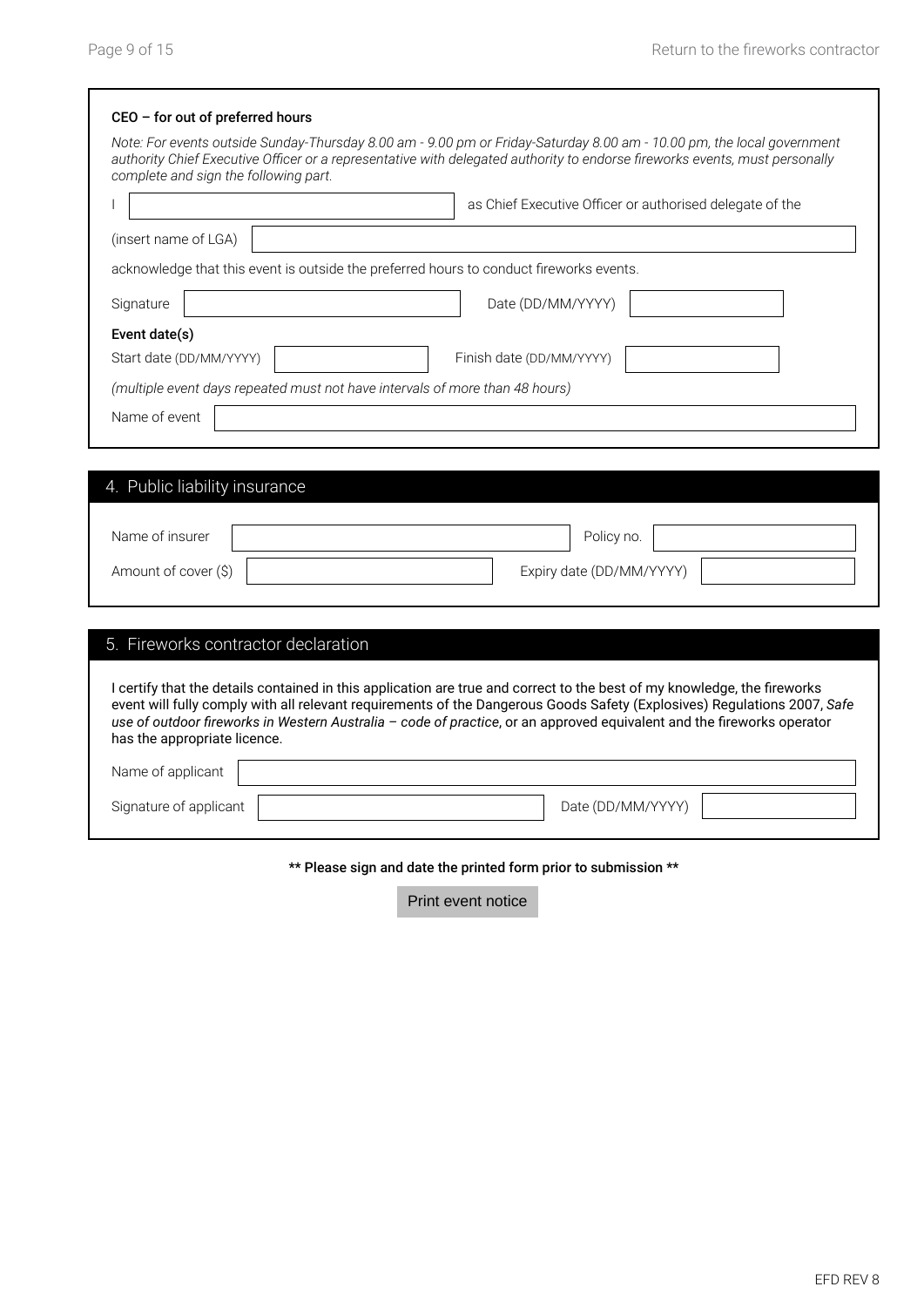Page 10 of 15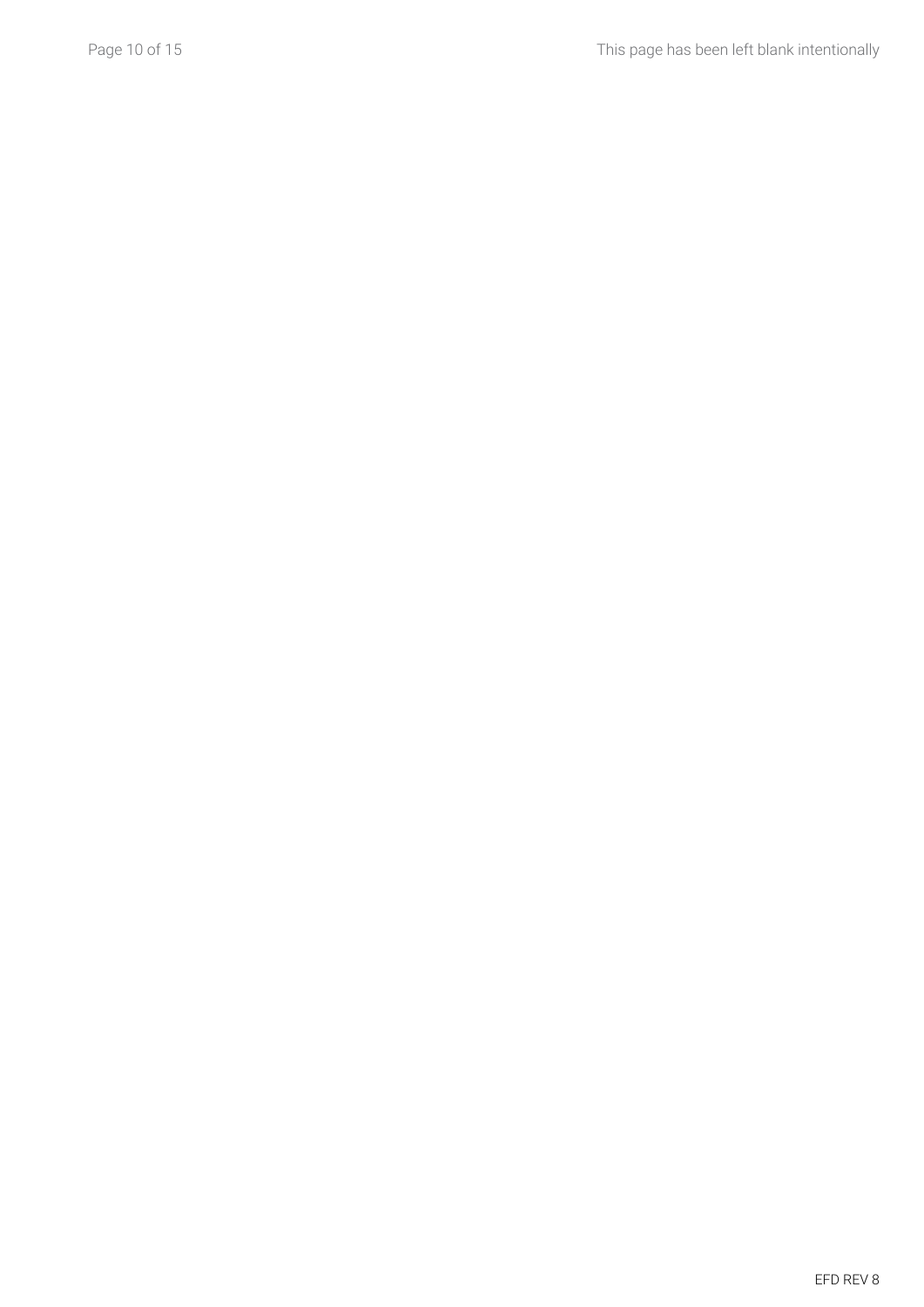Application section – return to the Department



| Application no. (office use only) |  |
|-----------------------------------|--|
| <b>LEFD</b>                       |  |

# Application for a fireworks event permit

#### *Dangerous Goods Safety Act 2004*

Dangerous Goods Safety (Explosives) Regulations 2007

ABN: 69 410 335 356

#### 1. Fireworks event details

Please complete the table below in respect to the date and times for the fireworks event. Where a fireworks event incorporates a group of consecutive events at the same venue (e.g. Perth Royal Show) all event dates and times must be listed. The intervals between events must not be greater than 48 hours. Where a fireworks event commences before midnight and ends after midnight then both dates are to be listed.

| Event start date<br>(DD/MM/YYYY)                                          | <b>Start time</b><br>(24 hours format HH:MM) | <b>Finish date</b><br>(DD/MM/YYYY) | <b>Finish time</b><br>(24 hours format HH:MM) |
|---------------------------------------------------------------------------|----------------------------------------------|------------------------------------|-----------------------------------------------|
|                                                                           |                                              |                                    |                                               |
| (attach a separate sheet if space above is insufficient)                  |                                              |                                    |                                               |
| Name of event                                                             |                                              |                                    |                                               |
| Event organiser (individual or organisation funding the event)            |                                              |                                    |                                               |
| Name of land owner, legal occupier or person responsible for the property |                                              |                                    |                                               |
|                                                                           |                                              |                                    |                                               |
| Site name                                                                 |                                              |                                    |                                               |
| Site address (mandatory)                                                  |                                              |                                    |                                               |
| Unit no.<br>Street no.                                                    | Lot no.                                      | <b>Street</b>                      | Select<br>Type                                |
| Town / suburb                                                             |                                              | State                              | <b>WA</b><br>Postcode                         |
| Closest town for events held outside a country town (for country events)  |                                              |                                    |                                               |
|                                                                           |                                              |                                    |                                               |
| Method of crowd control from firing point                                 |                                              |                                    |                                               |
| What is the maximum height of aerial shells fired?                        |                                              |                                    | How many aerial shells will be fired?         |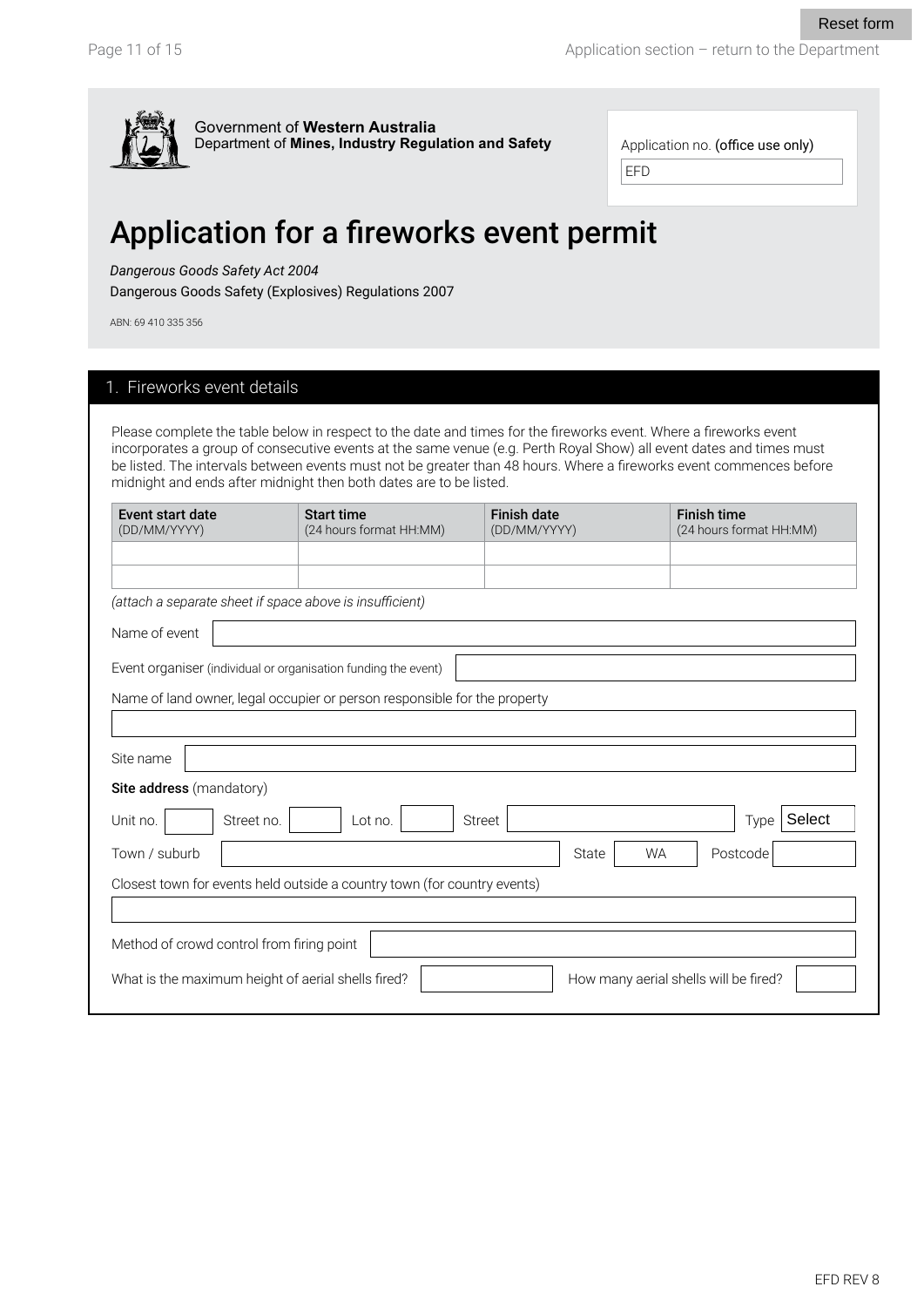| Name (company name, or full name if an individual) |                                            |
|----------------------------------------------------|--------------------------------------------|
| Fireworks contractor licence no.                   | Expiry date (DD/MM/YYYY)<br><b>EFC</b>     |
| Contact name (for company)                         |                                            |
| Phone                                              | Email                                      |
| Postal address                                     |                                            |
| Unit no.<br>Street no.                             | Select<br>Type<br><b>Street</b><br>Lot no. |
| Town / suburb<br>PO box no.                        | <b>WA</b><br>Postcode<br>State             |

### 3. Fireworks details

| Supplier of fireworks                                                                                                                                                                                 |                             |                    |          |                                                |                                                                                                                            |                                           |
|-------------------------------------------------------------------------------------------------------------------------------------------------------------------------------------------------------|-----------------------------|--------------------|----------|------------------------------------------------|----------------------------------------------------------------------------------------------------------------------------|-------------------------------------------|
| Event type (please tick applicable type)                                                                                                                                                              |                             |                    | Ground   | Aerial                                         | Elevated platform                                                                                                          | Barge                                     |
| of how you intend complying with the code of practice.                                                                                                                                                |                             |                    |          |                                                | Please note where fireworks are to be fired from an elevated platform or barges please provide details in a separate sheet |                                           |
| <b>Aerial shells</b>                                                                                                                                                                                  |                             |                    |          |                                                |                                                                                                                            |                                           |
| Diameter of largest aerial shell (mm)                                                                                                                                                                 |                             |                    |          |                                                | Total net explosive quantity (NEQ) in kg                                                                                   |                                           |
| What is the maximum height of aerial shells fired?                                                                                                                                                    |                             |                    |          |                                                | How many aerial shells will be fired?                                                                                      |                                           |
| Diameter size (mm)                                                                                                                                                                                    |                             |                    | Quantity | <b>Description</b>                             |                                                                                                                            |                                           |
|                                                                                                                                                                                                       |                             |                    |          |                                                |                                                                                                                            |                                           |
|                                                                                                                                                                                                       |                             |                    |          |                                                |                                                                                                                            |                                           |
|                                                                                                                                                                                                       |                             |                    |          |                                                |                                                                                                                            |                                           |
|                                                                                                                                                                                                       |                             |                    |          |                                                |                                                                                                                            |                                           |
|                                                                                                                                                                                                       |                             |                    |          |                                                |                                                                                                                            |                                           |
|                                                                                                                                                                                                       |                             |                    |          |                                                |                                                                                                                            |                                           |
|                                                                                                                                                                                                       |                             |                    |          |                                                | Total NEQ in kg                                                                                                            |                                           |
| Quantity                                                                                                                                                                                              |                             | <b>Description</b> |          |                                                |                                                                                                                            |                                           |
|                                                                                                                                                                                                       |                             |                    |          |                                                |                                                                                                                            |                                           |
|                                                                                                                                                                                                       |                             |                    |          |                                                |                                                                                                                            |                                           |
|                                                                                                                                                                                                       |                             |                    |          |                                                |                                                                                                                            |                                           |
|                                                                                                                                                                                                       |                             |                    |          |                                                |                                                                                                                            |                                           |
|                                                                                                                                                                                                       |                             |                    |          |                                                |                                                                                                                            |                                           |
|                                                                                                                                                                                                       |                             |                    |          |                                                |                                                                                                                            |                                           |
|                                                                                                                                                                                                       |                             |                    |          | Clearance distance (m) as per code of practice |                                                                                                                            | Actual clearance distance (m) provided to |
| Event type                                                                                                                                                                                            | Spectators and<br>buildings |                    |          | Dangerous goods<br>stores                      | Spectators and<br>buildings                                                                                                | Dangerous goods<br>stores                 |
| Ground                                                                                                                                                                                                |                             |                    |          |                                                |                                                                                                                            |                                           |
| Aerial                                                                                                                                                                                                |                             |                    |          |                                                |                                                                                                                            |                                           |
| <b>Ground fireworks</b><br>What is the maximum height of ground fireworks fired?<br><b>Clearance distances</b><br>Complete the areas of the table appropriate to the event type.<br>Elevated platform |                             |                    |          |                                                |                                                                                                                            |                                           |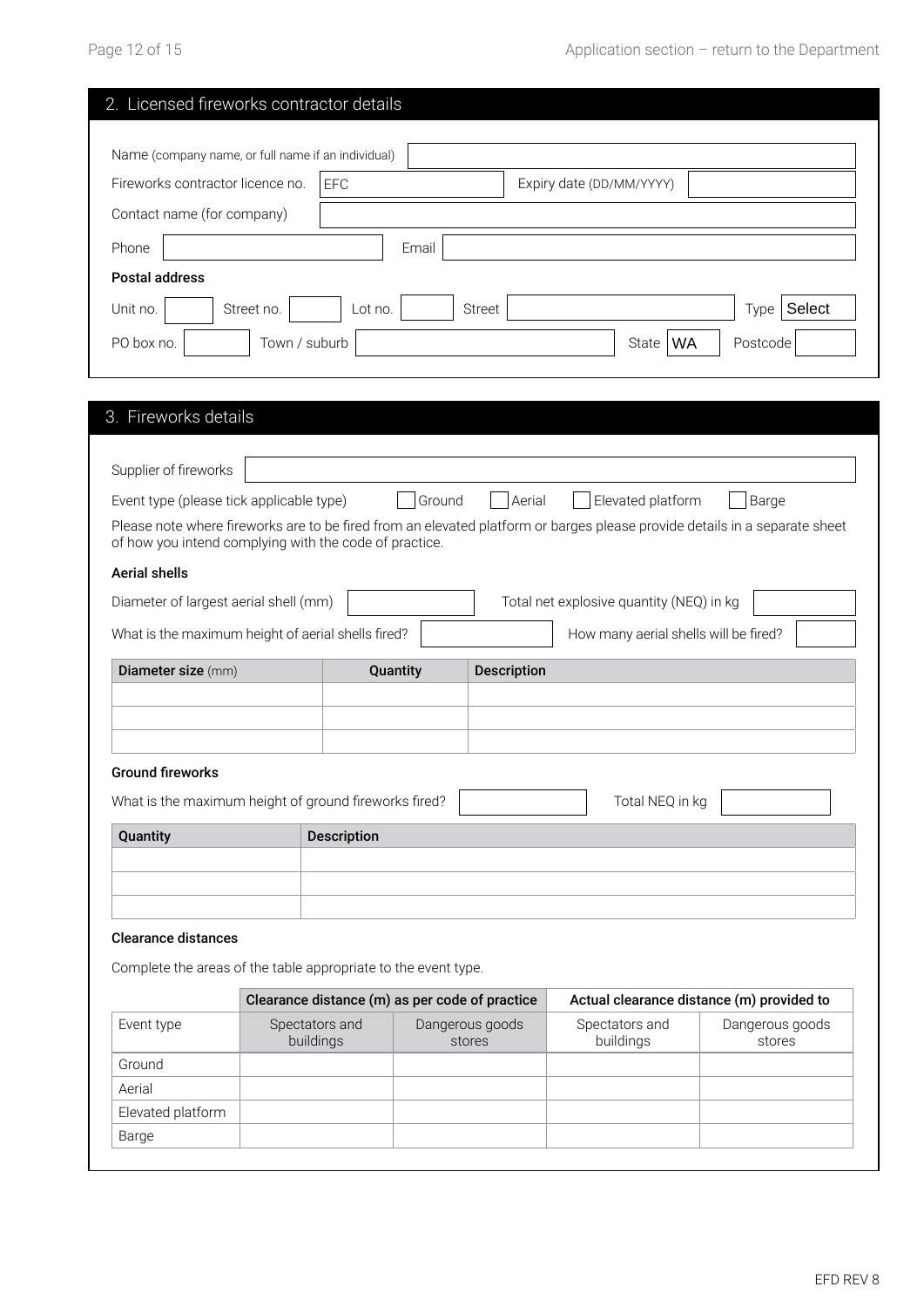| Duration of temporary storage                                                                                                              |        |                              |                                                                |        |          |                                                          |                                                           |                       |
|--------------------------------------------------------------------------------------------------------------------------------------------|--------|------------------------------|----------------------------------------------------------------|--------|----------|----------------------------------------------------------|-----------------------------------------------------------|-----------------------|
| From Date (DD/MM/YYYY)                                                                                                                     |        |                              | Time                                                           |        |          |                                                          |                                                           |                       |
| Date (DD/MM/YYYY)<br>To                                                                                                                    |        |                              | Time                                                           |        |          |                                                          |                                                           |                       |
| Storage details                                                                                                                            |        |                              |                                                                |        |          |                                                          |                                                           |                       |
| Details where the fireworks will be stored                                                                                                 |        |                              |                                                                |        |          |                                                          |                                                           |                       |
| Provide acknowledgement from the site owner or relevant licence holder for temporary storage of fireworks at the site (where<br>relevant). |        |                              |                                                                |        |          |                                                          |                                                           |                       |
| Indicate how the explosives will be stored:                                                                                                |        |                              |                                                                |        |          |                                                          |                                                           |                       |
| An explosive magazine compliant with AS 2187.1<br>A modified freight container compliant with AS 2187.1<br>Other (please describe)         |        |                              |                                                                |        |          |                                                          |                                                           |                       |
| <b>Separation distances</b><br>Complete the table applicable to the type of temporary storage.<br><b>Type</b>                              | code   | <b>Hazard classification</b> | <b>Separation distance</b><br>to protected works<br>(PWA, PWB) |        |          | <b>Separation distance</b><br>to bulk dangerous<br>goods | Does the separation<br>distance comply<br>with AS 2187.1? |                       |
|                                                                                                                                            | 2187.1 | Refer to table 3.2.2 AS      | Required                                                       | Actual | Required | Actual                                                   |                                                           |                       |
|                                                                                                                                            |        |                              |                                                                |        |          |                                                          | Yes                                                       | No                    |
| Ground fireworks<br>only<br>Aerial, or aerial and<br>ground fireworks                                                                      |        |                              |                                                                |        |          |                                                          | Yes                                                       | No                    |
| Is the storage place at least 30 m from the display site and from where the fireworks are<br>prepared for the display?                     |        |                              |                                                                |        |          |                                                          | Yes                                                       | $\overline{\big }$ No |

#### Transport

Provide details of how the fireworks will be transported to the temporary storage site and to the display site.

Include details of an appropriately licenced transport provider where relevant.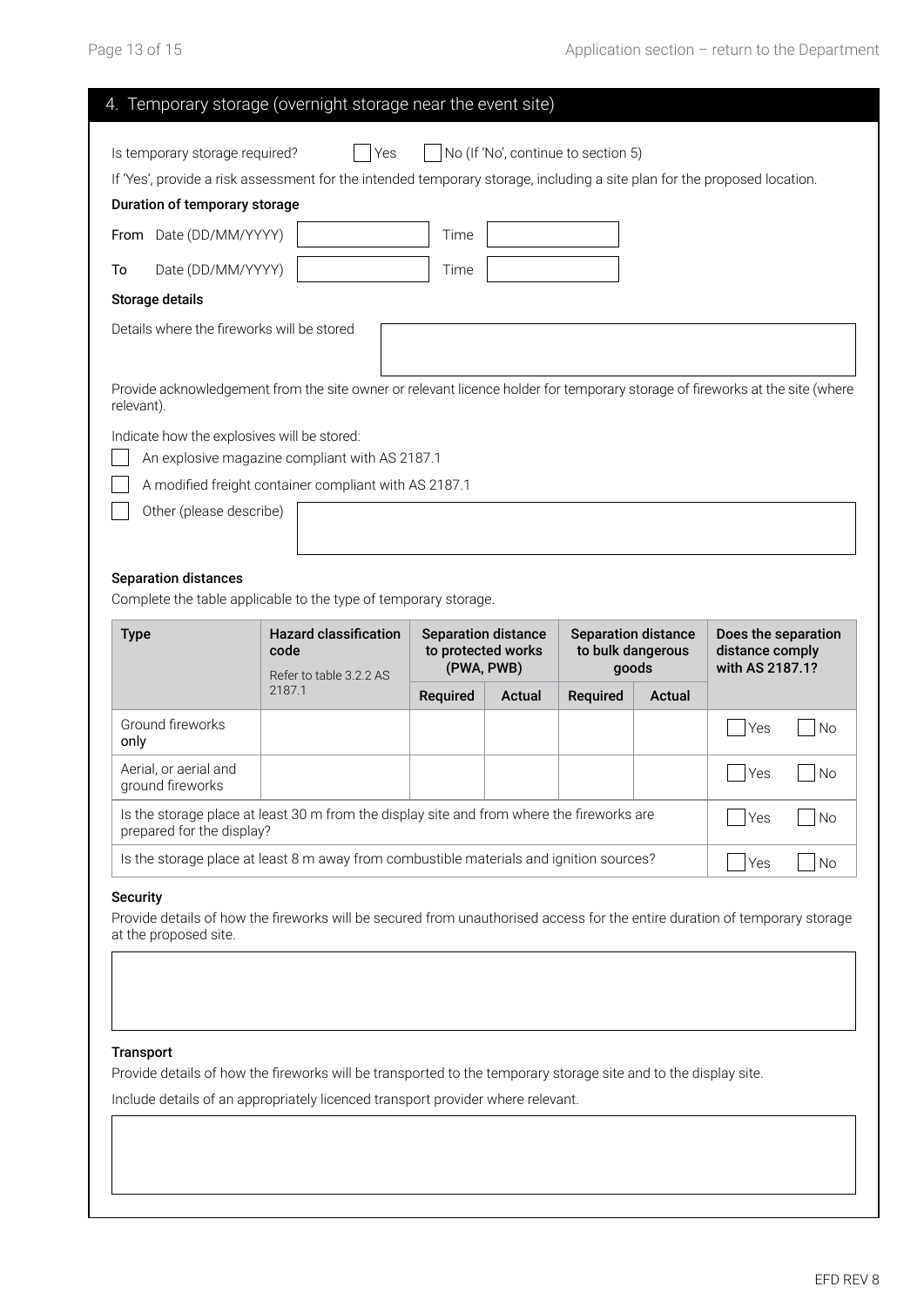| 5. Public liability insurance                                                                                                                                   |                  |
|-----------------------------------------------------------------------------------------------------------------------------------------------------------------|------------------|
|                                                                                                                                                                 |                  |
| Name of insurer<br>Policy no.                                                                                                                                   |                  |
| Amount of cover (\$)<br>Expiry date (DD/MM/YYYY)                                                                                                                |                  |
|                                                                                                                                                                 |                  |
| 6. Fireworks event notice - approvals and acknowledgements                                                                                                      |                  |
|                                                                                                                                                                 |                  |
| The authority approving do not complete the fireworks event notice only the approval section of the notice:<br><b>WA Police</b>                                 |                  |
| Is a fireworks event notice attached?                                                                                                                           | <b>No</b><br>Yes |
| Fire services (DFES or local government for the area)                                                                                                           |                  |
| Is a fireworks event notice attached?                                                                                                                           | <b>No</b><br>Yes |
| Did DFES or local government for the area raise any objections or impose any conditions?                                                                        | <b>No</b><br>Yes |
| If 'Yes', do you agree to accept the objections or conditions?                                                                                                  | <b>No</b><br>Yes |
| Local government authority (LGA)                                                                                                                                |                  |
| Is a fireworks event notice attached?                                                                                                                           | <b>No</b><br>Yes |
| Did the local government authority raise any objections or impose any conditions?                                                                               | <b>No</b><br>Yes |
| If 'Yes', do you agree to accept the objections or conditions?                                                                                                  | <b>No</b><br>Yes |
| Local government authority - for out of preferred hours fireworks events                                                                                        |                  |
| Is a fireworks event notice attached?                                                                                                                           | <b>No</b><br>Yes |
| Did the local government authority CEO or an authorised employee raise any objections or impose any conditions?                                                 |                  |
|                                                                                                                                                                 | No<br>Yes        |
| If 'Yes', do you agree to accept the objections or conditions?                                                                                                  | No<br>Yes        |
| Additional notifications to other agencies and organisations if the fireworks event is:                                                                         |                  |
| Wholly or partly within the foreshore of the Swan and Canning rivers<br>(has the Department of Biodiversity, Conservation and Attraction (DBCA) been notified?) | No<br>Yes        |
| Other navigable waters<br>(has acknowledgement from the Department of Transport (Marine Safety Branch) been obtained?)                                          | No.<br>Yes       |
| Within 1 km of the coast<br>(has the local Volunteer Marine Rescue been notified?)                                                                              | No<br>Yes        |
| Within 500 m of a health care facility, a place of public assembly, horse racing facility<br>or an animal shelter (has these establishments been notified?)     | <b>No</b><br>Yes |
| On the roof of a building (has a fire safety audit been completed and approved by DFES?)                                                                        | <b>No</b><br>Yes |
| Copies of all additional notifications required must be produced on request.                                                                                    |                  |